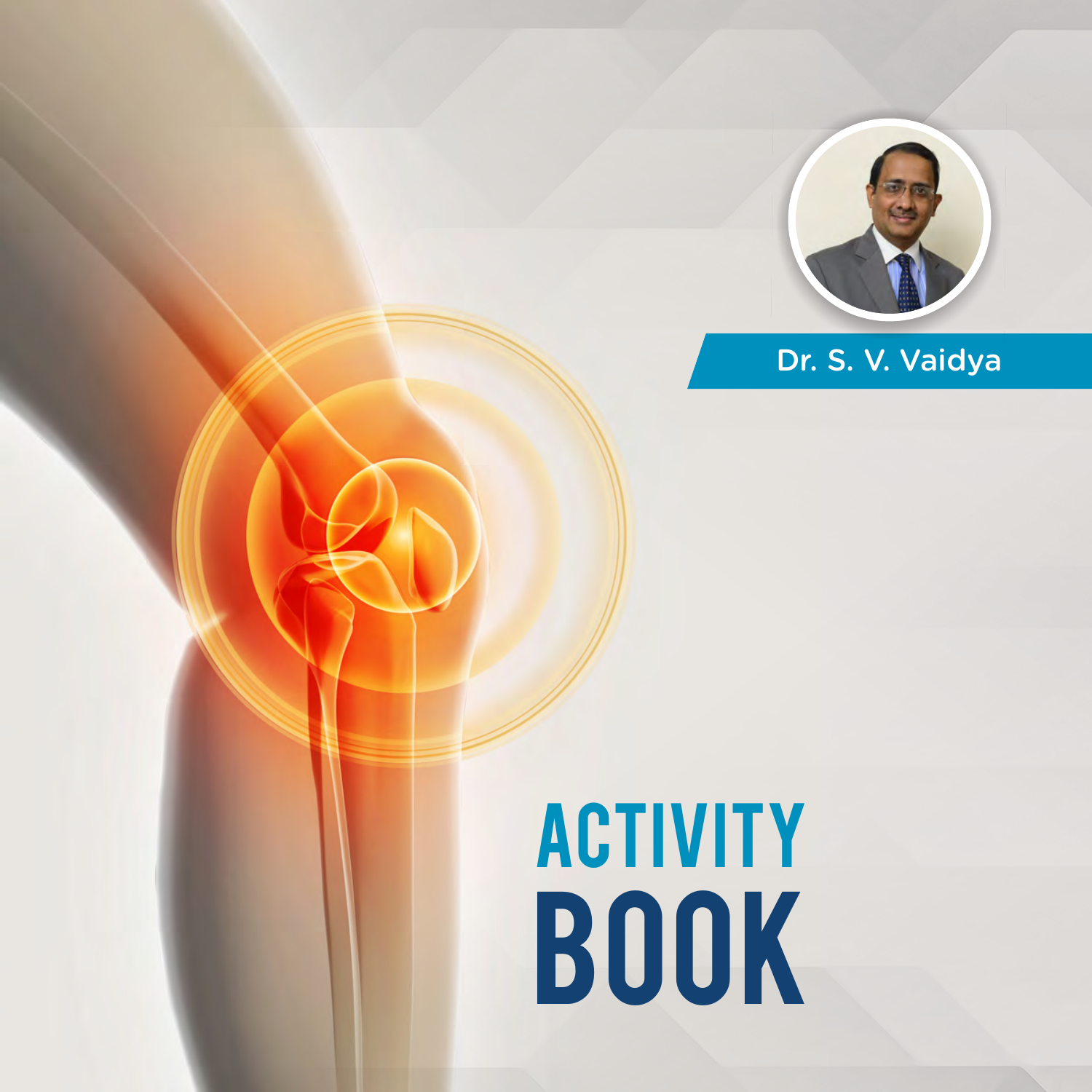# GETTING READY FOR SURGERY

You may want to make a few simple changes around the house before surgery. This will help make life easier during recovery. Be sure to see your primary care doctor or dentist. Treating health and dental problems ahead of time helps improve healing after a joint replacement. If you're smoker, do your best to stop or cut down. Your surgery risks and recovery rate will improve.

### PREPARE AT HOME

Make life easier and safer after surgery. Reduce household hazards now. Also, limit the amount of reaching and stair climbing you'll have to do. Try these tips.

- Prepare a room on the main living level if you normally sleep upstairs. Or set things up so you have to go upstairs only once a day.
- Stock up on canned and frozen food. Store food and supplies between waist and shoulder level.
- Pick up clutter Remove any throw rugs and tape down electrical cords.





#### ARRANGE FOR HELP

After your knee replacement, you won't be able to drive for the first few months. Perhaps a family member or friend can deliver groceries and helps you run errands. If you live alone, ask someone to stay with you for a few days after surgery. By planning ahead now, you'll have less to worry about during recovery.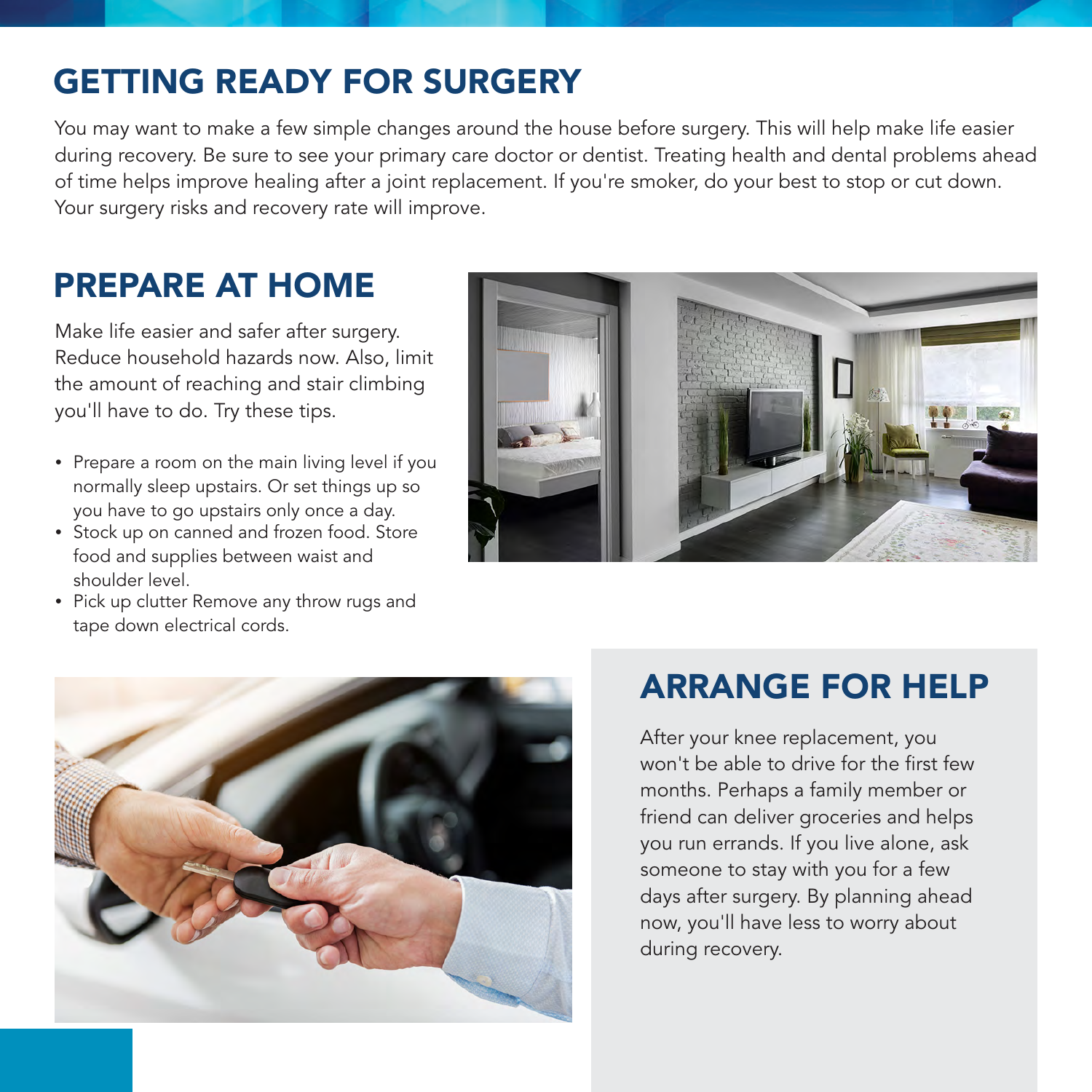# SEE YOUR DOCTOR

Your primary care doctor makes sure that you're in shape for surgery. You may have an ECG (electrocardiogram) to find out what type of anesthesia is best for you. You also may have a chest X-ray, and lab or blood tests. Your doctor will talk with you about any health problems, such as diabetes and high blood pressure that need to be treated before surgery



# DISCUSS YOUR MEDICATION

Tell your surgeon about all of the medication you take, even over-the-counter ones. This is important. Some medications don't mix well with anesthesia. Others aspirin, ibuprofen, and blood thinners, for example can increase bleeding. To avoid problems during surgery, you may need to stop taking certain medications before your joint is replaced.

Blood lost during surgery may need to be replaced. Donating your own blood ahead of time is often best, since there is less risk of reaction this way. If necessary, blood can be provided by a blood bank. This blood is always screened to rule out disease.

# DONATING BLOOD FINISH DENTAL WORK

Have tooth or gum problems traded before surgery. Also finish any dental work that is under way. If you don't germs in your mouth could enter the bloodstream and infect the new joint. This could delay your recovery. In an extreme case, an infection in the new joint might mean that the prosthesis would have to be removed.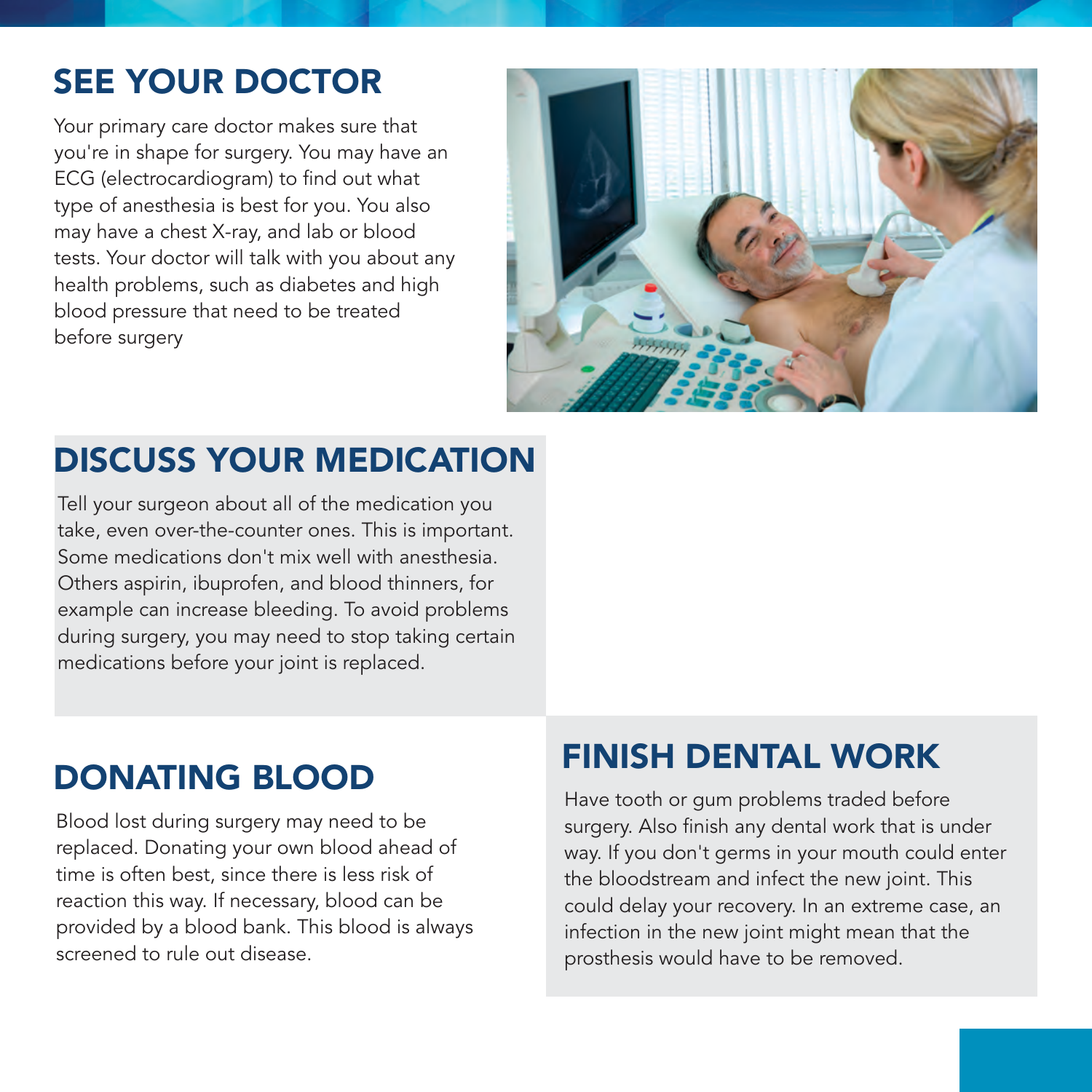# REMEMBER TO FOLLOW THEM EVEN WHEN YOU RETURN HOME

#### DON'TS DOS

- 1. It is preferable not to take baths if unassisted;
- 2. Don't drive until authorized by your physician;
- 3. Don't sit on surfaces that are too low or too soft;
- 4. Don't cross your legs;
- 5. Don't do heavy work;
- 6. Don't stand for long period, to avoid tiring the joint.

- 1. When seated, to reduce or avoid swelling, keep your leg raised by resting it on a footstool, for example;
- 2. Only carry light weights, uniformly disturbed;
- 3. Take small steps;
- 4. Wear your elastic hose;
- 5. Take your prescribed medicines;
- 6. Follow your rehabilitation program;
- 7. Return to your physician for checkup;
- 8. Sleep on your back (supine)



# CAUTION! CONSULT YOUR PHYSICIAN IN THE FOLLOWING CASES:

- 1. Persistent swelling or reddening;
- 2. Increased bleeding, discharge or odor from the wound;
- 3. Increased pain or swelling in the knee or limb;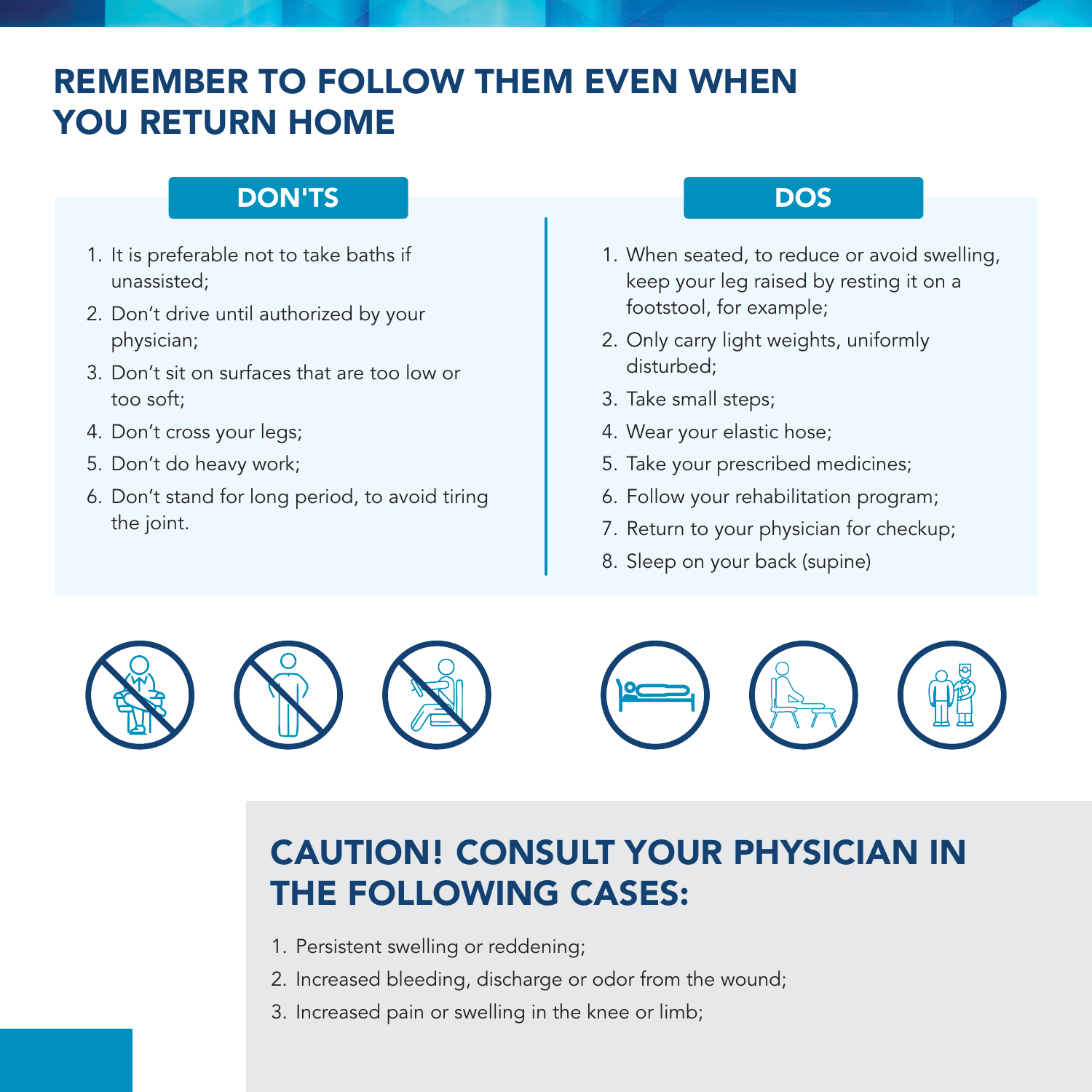## THE FOLLOW UP TREATMENT



Regular follow – ups by a specialist help to verify your recovery. You will receive new instructions if necessary.

Contact your doctor as soon as possible if you experience problems between follow – up controls.

It is quite normal to experience some limitations up to a year after the operation – an improvement occurs gradually, but steadily. As long as you depend on them, you will need assistance in the household or for shopping. If you live alone you can enlist the aid of a nursing service. The hospital will inform you about the various services on offer.

#### TIPS & EXERCISES AT HOME

In the first six to eight weeks following the operation the new joint is still unprotected, as the musculature has atrophied. It is now necessary to build it up again and to strengthen it, so as to restore the necessary stability and protect your knee against the wrong movements.

The following pages include tips and practical advice on how to pursue your daily routine. The aim is to restore your freedom of movement as quickly as possible, hence you are active cooperation is indispensable.

Please consult your attending physician or your physiotherapist if you are uncertain about the following exercises or if you do not fully understand them.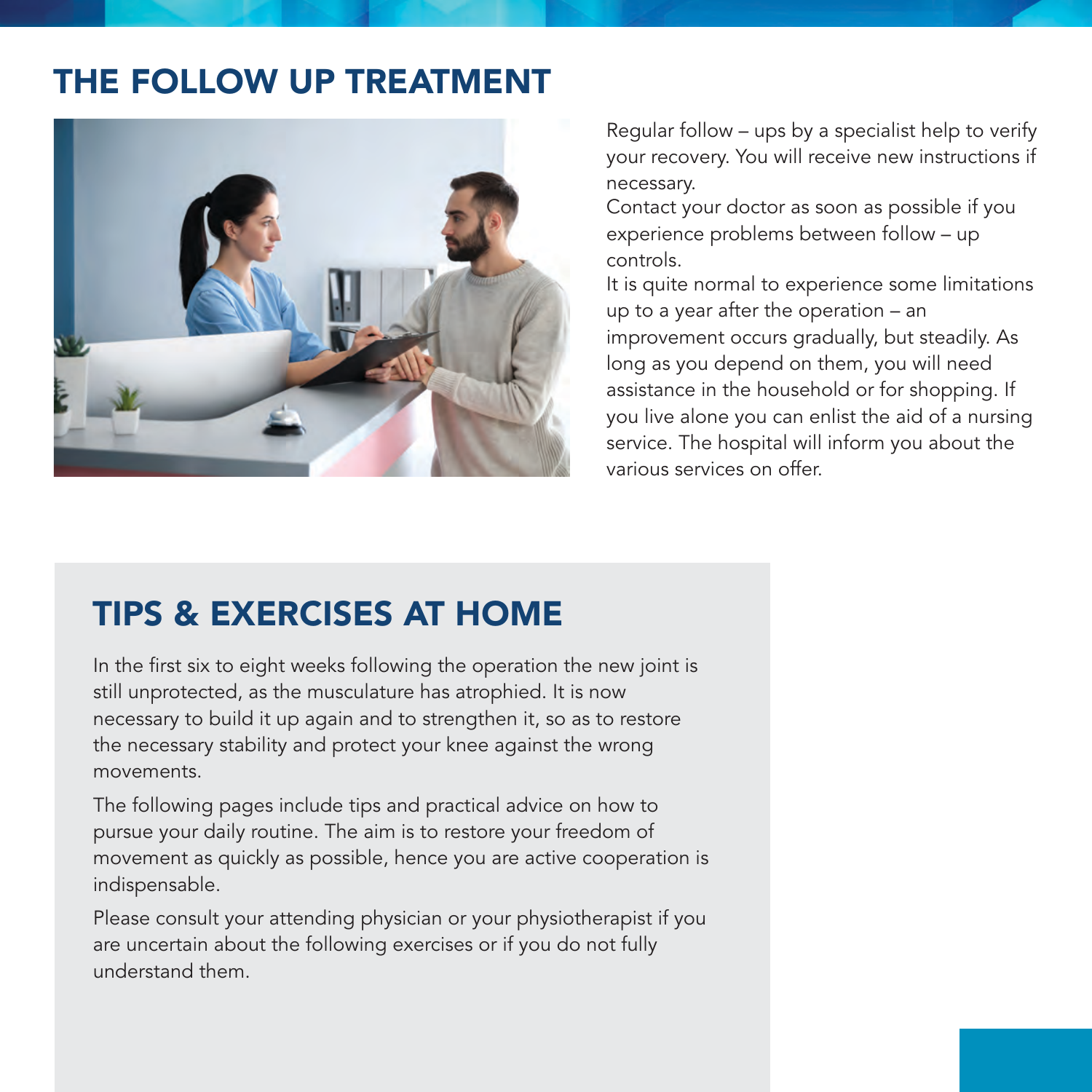# USE THE CRUTCHES CORRECTLY

- To stand, place the two crutches a bit in front and to the side of your feet.
- Keep your hips as straight as possible. A slightly bent elbow will permit you to do so.
- Support yourself firmly on the handles of the crutches when walking.
- Important: carry your weight on your hands and not on your forearms!
- Always load the operated knee as you were shown at the clinic, but walk as normally as possible. This means that each step should be on the same length, as in normal walking. Load the operated leg with no more than the permitted load.
- If you are permitted to use one single crutch, use it on the healthy side.

# GOING UP AND DOWN THE STAIRS

Important: do not attempt you first trials on the stairs alone!

#### GOING UPSTAIRS

- Set the healthy leg on the first step of the staircase.
- Push your weight with the healthy leg and with your hands, on that you are able to lift the operated leg to the same step.
- Repeat this until you have reached the halfway mark or landing.
- Proceed exactly the same way even if the stairs have banisters.





#### GOING DOWNSTAIRS

- Place both crutches on the first step.
- Put the operated leg on the same step.
- Take care to put as much weight as possible on the crutches.
- Place the healthy leg is strong enough you can try to put the crutches and the operated leg on the next step at the same time and to make the healthy leg follow.

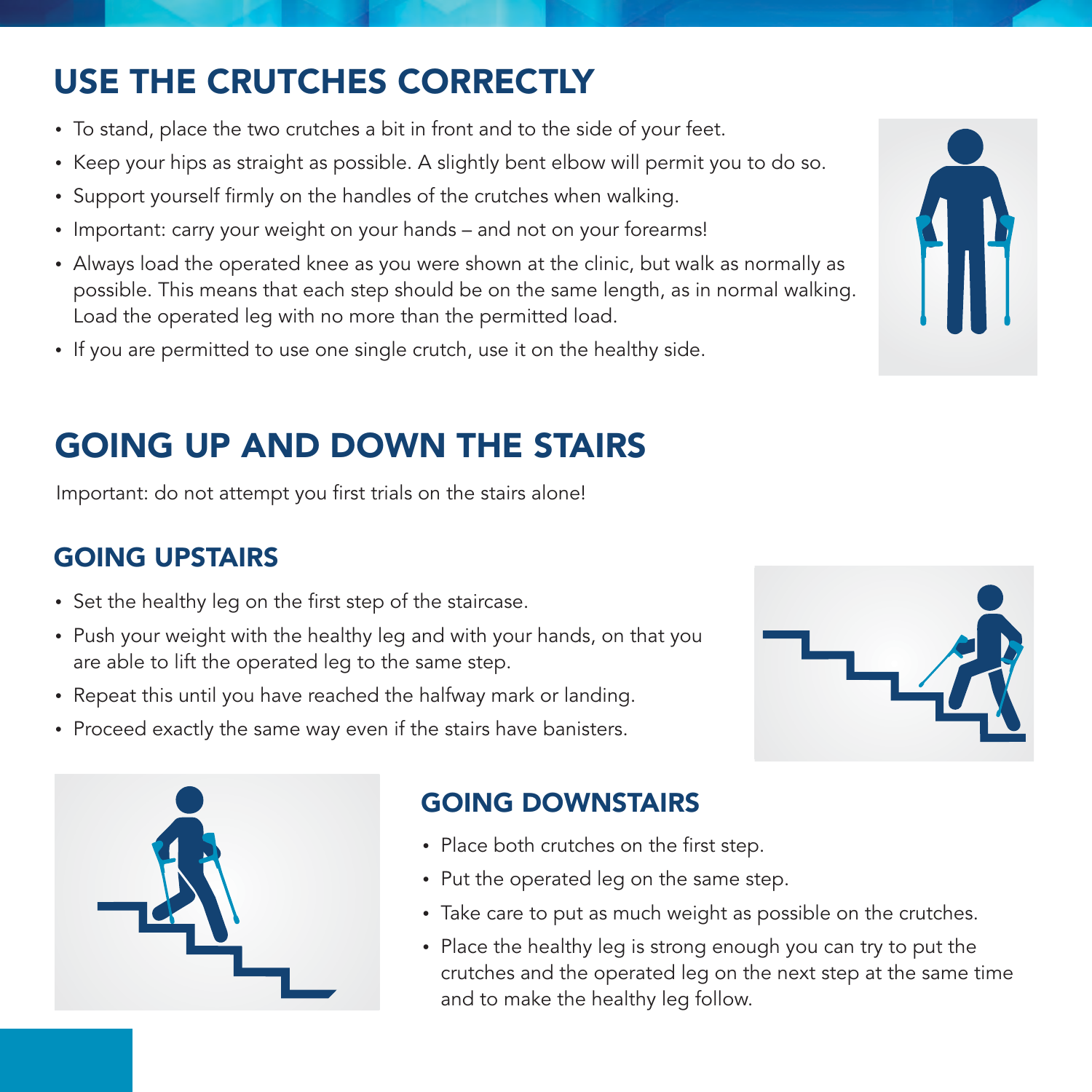# SITTING CORRECTLY



- Abstain from sitting in deep armchair, especially during the early days.
- Ideal are high, stable chairs with armrests. If necessary, you can increases the height of your seat with a pillow.
- To sit down: move backwards to the chair until you feel its edge.
- Move both crutches to the side of the healthy leg.
- Support yourself on the armrests to sit down stretch the operated leg slightly forward.
- Angle your leg slightly and sit upright.
- Slip forward to get up. Use the armrests to stand on your healthy leg. Continue to stretch out the operated leg slightly.
- Take the crutches in both hands to stand on the operated leg.

# GOING TO BATHROOM

- Move both crutches to the healthy side. Grip either an armrest on the toilet (if available) or a handhold next to the toilet.
- Sit down slowly and stretch out the operated leg slightly.
- Get up as from a chair: support yourself on the armrests or on the handhold. Put the operated leg slightly forward.





# HAVING A SHOWER

- To keep your balance, use an anti skid mat (not illustrated) and a handhold on the wall.
- Mix the water to the right temperature before taking a shower.
- Start by putting the healthy leg into the shower. The crutches remain outside the shower, but close by.
- A sponge with a long handle keeps you from having to bend forward.
- Leave the shower with the operated leg first.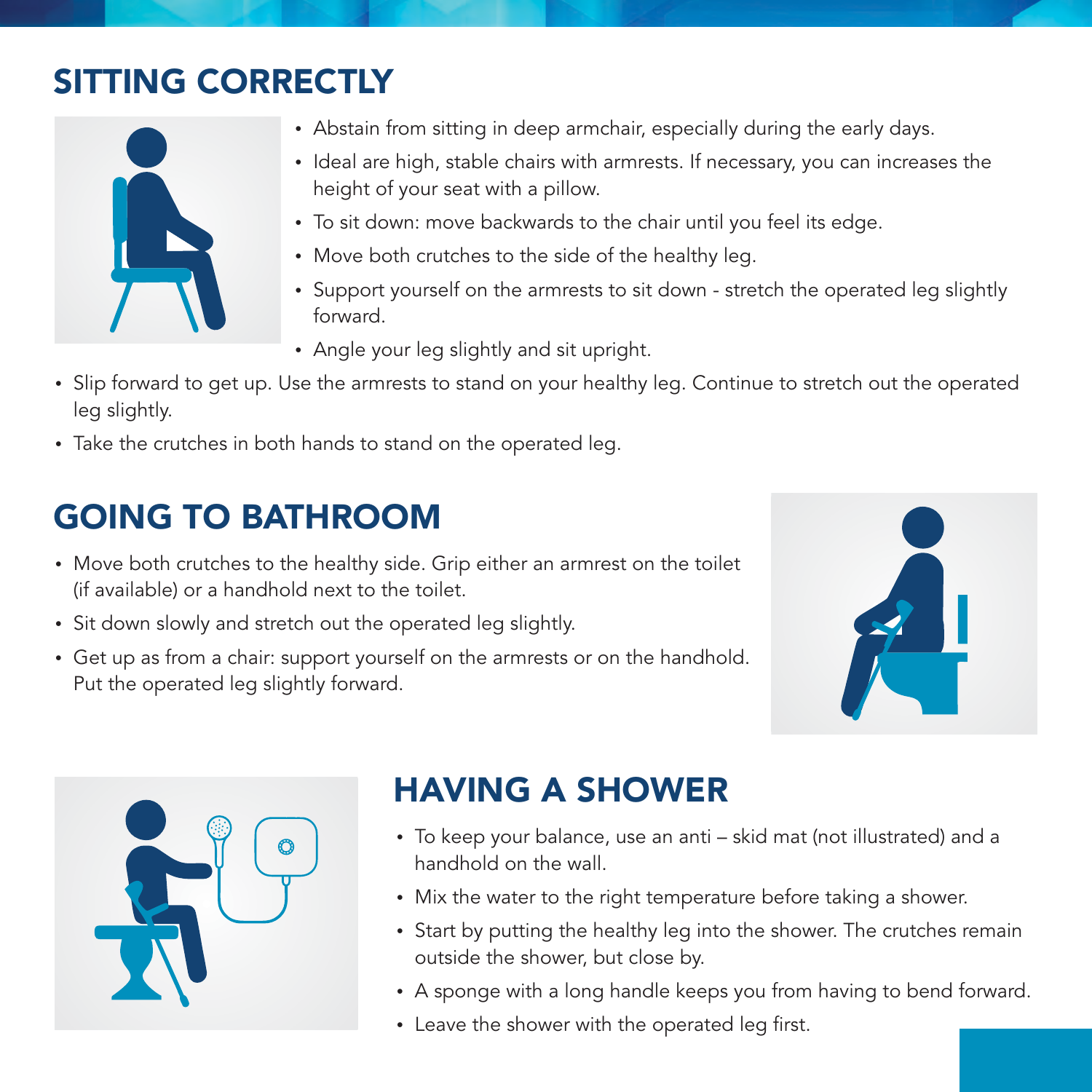# TAKING A BATH



- Bathing is not recommended in the first six weeks following the operation. If you do not have a shower, the following tips will show you how to get in and out of the bathtub.
- Go to the board side of the bathtub on your crutches.
- Mix the water to the right temperature before entering the tub.
- To get into the tub, sit down on the edge or on a chair (not illustrated) which is higher than the bathtub and positioned directly next to it.
- Life the operated leg first then the healthy one over the edge. If possible, sit down opposite the water tap when you are on the edge of the tub. Place your hands under the femur to lift the leg in the tub.
- Lift your legs carefully over the edge to leave the bathtub.

# GOING TO BED

- Sit down backwards on the bed in the vicinity of the head end.
- Move your bottom slightly backwards and lift the healthy leg onto the bed.
- To operated leg is next: if you do not yet have enough strength to lift it yourself, support it with the healthy leg or place your hands under the femur for support. Now you can lie on your back.
- Important: move your pelvis and leg evenly. Keep your legs slightly spread.



# RISING

• Stand first on the operated leg. Use your hands to assist you. Stretch the leg slightly forward to get your balance. Now lift the healthy leg from the bed.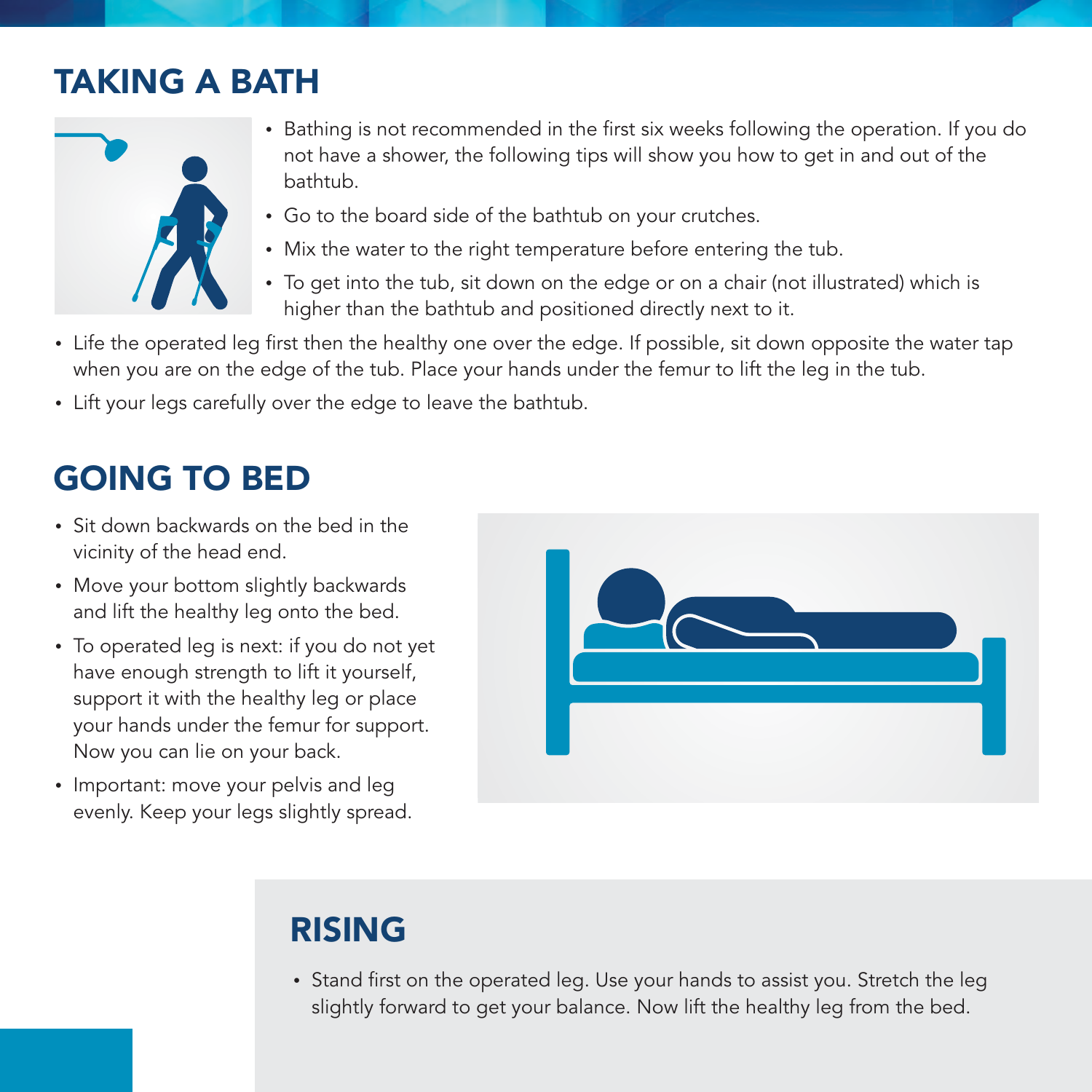# SLEEPING

- The best thing is to sleep on your back.
- If you prefer to sleep on your side, place a pillow between your legs to prevent them from crossing in your sleep and your hip from turning on one side.
- We recommend using a dynamic splint at the beginning. This will prevent the operated leg from external and internal rotations.



# IN THE CAR



- Do not drive a car until your doctor permits it and when you no longer need crutches.
- Get into the car on the side with the most legroom (normally the passenger side).
- Sit down backwards on the car seat.
- Lift your leg carefully and slowly into the car. Supports your legs with your hands under the femur or with the healthy leg.
- Important: move your pelvis and legs as uniformly as possible and keep your body as straight as possible.

# TAKING A WALK

- Begin taking regular walks on well-con-structed paths soon after the operation. Start with the short walk of five to ten minutes.
- Gradually increases your walking distance.
- Important: avoid uneven and slippery roads. Always wear sturdy shoes.

# RECOMMENDABLE

- Move your knee joint as much as possible. Sit down on a chair and place a towel on the smooth floor. Mop the floor by moving the towel back and forth.
- If you have home trainer and achieve sufficient flexion of the knee joint, then use it daily for about ten minutes on low resistance.